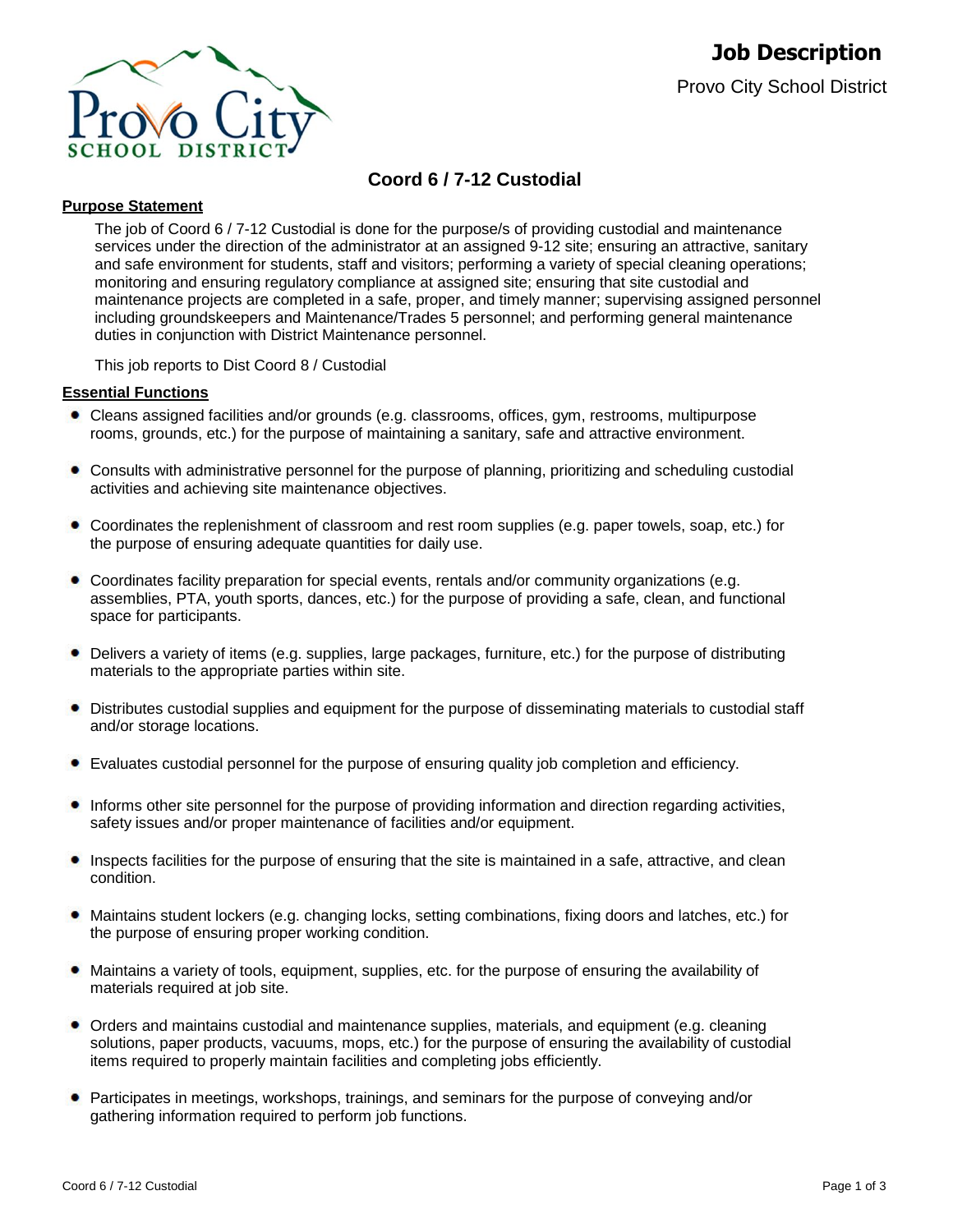- Performs maintenance on custodial equipment, classroom furniture and fixtures (e.g. change vacuum cleaner belts, bags, lights, ballasts, etc.) for the purpose of ensuring proper functioning and usability of items.
- Performs other related duties as assigned for the purpose of ensuring the efficient and effective functioning of the work unit.
- Prepares manual and/or electronic documents and/or records (e.g. supply requisitions, safety inspections, work orders, inventory records, time cards, employee absences, MSDS, etc.) for the purpose of conveying information, documenting activities, and/or relating activities to administration for action.
- Prepares site for daily operations (e.g. opening gates, unlocking doors, raising flags, sweeping walkway, removing snow, etc.) for the purpose of ensuring facilities are operational and hazard free.
- Repairs and maintains various equipment (e.g. boilers, heating and air conditioners, fire alarms, security alarms, sprinkler systems, etc.) for the purpose of ensuring the safe and efficient operation of equipment.
- Responds to inquiries from staff, students, parents, and/or visitors for the purpose of providing information, taking appropriate action and/or directing to appropriate personnel for resolution.
- Responds to immediate safety and/or operational concerns (e.g. facility damage, vandalism, alarms, graffiti, etc.) for the purpose of taking appropriate action or notifying appropriate personnel for resolution.
- Schedules custodial personnel to shifts and duties for the purpose of providing proper coverage and ۰ ensuring maintenance and custodial duties are completed in an efficient and timely manner.
- Secures facilities and grounds at the end of the day (e.g. doors, gates, alarms, lights, etc.) for the purpose of minimizing property damage, equipment loss and/or potential liability.
- Supervises and participates in summer cleaning and maintenance (e.g. stripping and waxing floors, moving furniture, painting, shampooing, remodeling, etc.) for the purpose of completing summer deep cleaning and ensuring a safe, clean, and attractive environment.
- Supervises groundskeepers (e.g. mowing, trimming, watering, etc.) for the purpose of ensuring a safe, attractive environment.
- Trains assigned personnel for the purpose of developing professional trade and safety awareness skills.

#### **Other Functions**

Updates school marquee for the purpose of keeping the information on the marquee current and relevant.

## **Job Requirements: Minimum Qualifications**

#### **Skills, Knowledge and Abilities**

SKILLS are required to perform multiple, technical tasks with a need to periodically upgrade skills in order to meet changing job conditions. Specific skill based competencies required to satisfactorily perform the functions of the job include: operating equipment and materials used in industrial maintenance; adhering to safety practices; and preparing and maintaining accurate records.

KNOWLEDGE is required to perform basic math, including calculations using fractions, percents, and/or ratios; read a variety of manuals, write documents following prescribed formats, and/or present information to others; and solve practical problems. Specific knowledge based competencies required to satisfactorily perform the functions of the job include: methods of industrial cleaning including floor and carpet; basic tools for minor repairs; and safety practices and procedures.

ABILITY is required to schedule activities and/or meetings; gather and/or collate data; and consider a number of factors when using equipment. Flexibility is required to work with others in a variety of circumstances; work with data utilizing specific, defined processes; and operate equipment using a variety of standardized methods. Ability is also required to work with a diversity of individuals; work with specific, job-related data; and utilize a variety of job-related